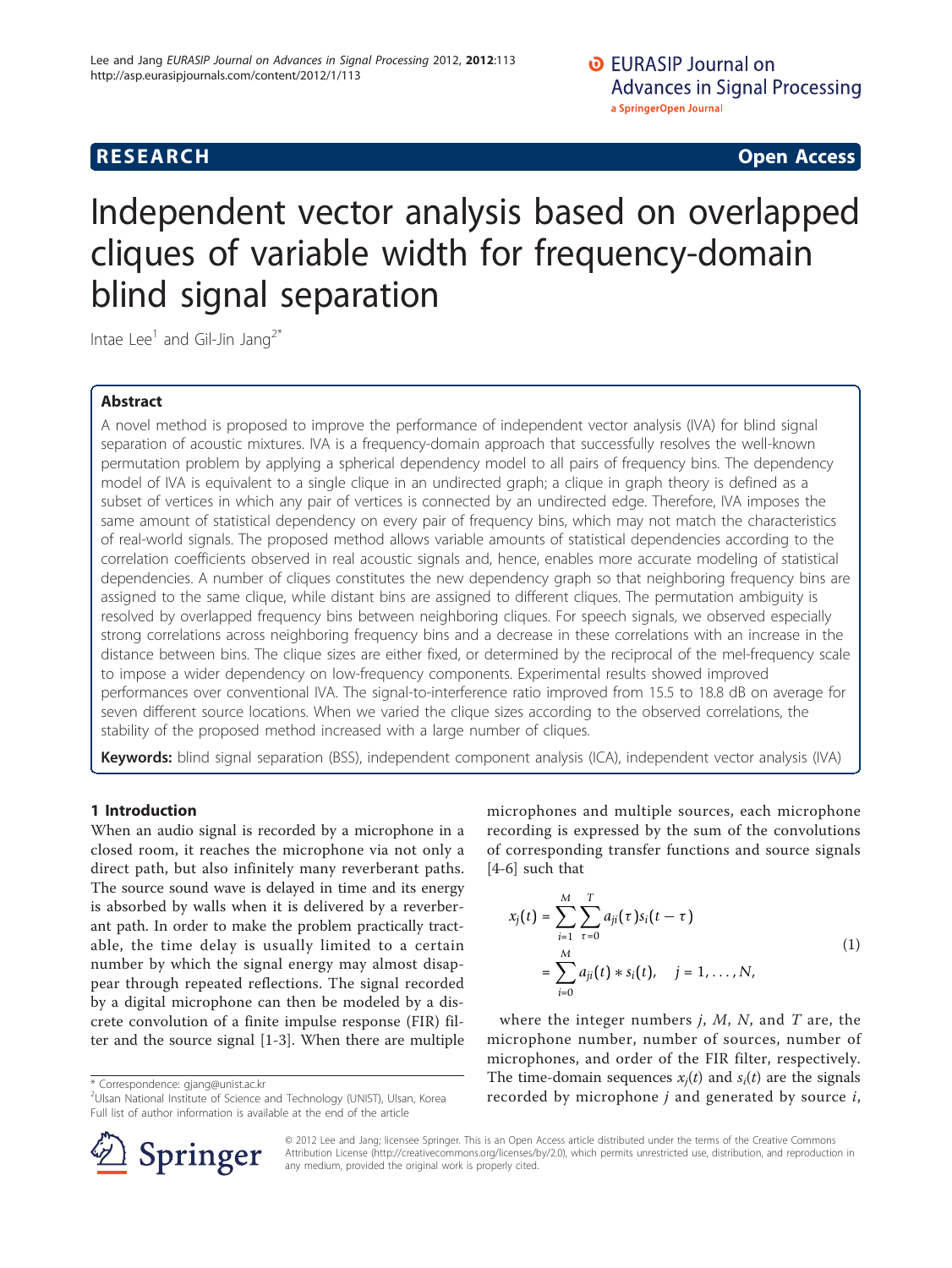respectively, and  $a_{ii}(t)$  is the coefficient at time t of the FIR filter for the transfer function from source i to microphone j; it is affected by the recording environment, including the source and microphone locations. To ensure that the linear transformation is invertible, the number of sources should be equal to the number of microphones, i.e.,  $N = M$  [\[4](#page-11-0)].

This type of problem is often called blind signal separation (BSS) because there is no assumption of the source characteristics. Many studies have been carried out to tackle BSS problems based on independent component analysis (ICA), which minimizes the statistical dependency among the output signals [\[4](#page-11-0)-[8](#page-11-0)]. However, direct inversion of the time-domain mixing filter in Equation 1 is difficult and often leads to unstable solutions. To obtain a more stable convergence, the short-time Fourier transform (STFT) is used to convert the convolution in Equation 1 to multiplications in the frequency domain [[5](#page-11-0)]:

$$
X_j(\omega, k) = A_{ji}(\omega) S_i(\omega, k), \quad j = 1, \dots, N,
$$
 (2)

where  $\omega$  is the center frequency of each component of STFT, and the complex values  $X_i(\omega, k)$ ,  $A_{ii}(\omega)$ , and  $S_i(\omega, k)$ k) are STFT components of  $x_i(t)$ ,  $a_{ii}(t)$ , and  $s_i(t)$ , respectively. Note that another discrete time domain exists which is denoted by the dummy variable  $k$ . This is different from the real-time variable  $t$ , as each value of  $k$ corresponds to a frame of the STFT. The value of  $A_{ii}(\omega)$ is assumed to be constant over time, so it is not a function of k. Because we use discrete STFT, the center frequency of each discretized frequency bin is expressed as  $\omega_b = \frac{b}{B} \omega_{\text{max}}$ , where *B* is the total number of frequency bins, b denotes the frequency bin number, and  $\omega_{\text{max}}$  is the maximum frequency equivalent to half of the Nyquist sampling rate. This means that the frequencydomain BSS methods only consider the STFT components at the frequencies in [0  $\pi$ ] [[5\]](#page-11-0). The components at frequencies in  $[-\pi \ 0]$  can be reconstructed perfectly because a real-valued time-domain signal has a conjugate symmetric Fourier series:  $X(-\omega) = \bar{X}(\omega)$  for  $\omega \in$ [0  $\pi$ ], where  $\overline{X}(\omega)$  is the complex conjugate of  $X(\omega)$ . For a more compact notation, we rewrite Equation 2 as

$$
\mathbf{x}^{b}[k] = \mathbf{A}^{b} \mathbf{s}^{b}[k] \quad b = 1, 2, \dots, B,
$$
 (3)

where  $\mathbf{x}^{b}[k] = [X_{1}(\omega_{b}, k) \dots X_{N} (\omega_{b}, k)]^{T}$ ,  $\mathbf{s}^{b}[k] = [S_{1}$  $(\omega_b, k)$ ...S<sub>M</sub>( $\omega_b, k$ )]<sup>T</sup>, and A<sup>b</sup> is an N × M matrix whose (*j*, *i*)th element is  $A_{ji}(\omega_b, k)$ . Dealing with the signals in the frequency domain improves the performance since longer filter lengths are better handled in the frequency domain and the convolved mixture problem reduces to an instantaneous mixture problem in each frequency bin; this is expressed as

$$
\mathbf{y}^{b}\left[k\right] = \mathbf{W}^{b}\mathbf{x}^{b}\left[k\right], \quad b = 1, 2, \dots, B,
$$
\n<sup>(4)</sup>

where  $\mathbf{y}^b[k]$  is a vector of  $M$  estimated independent sources and  $\mathbf{W}^b$  is an  $M \times N$  matrix. Ideally, when  $\mathbf{W}^b$ =  $(A^b)^{-1}$ , we can perfectly reconstruct the original sources by  $y^b[k] = (A^b)^{-1}A^b s^b[k] = s^b[k]$ . However, all frequency-domain ICA algorithms inherently suffer from permutation and scaling ambiguity because they assume different frequency components to be independent [\[4](#page-11-0),[9\]](#page-11-0). The instantaneous ICA may assign individual frequency bins of a single source to different outputs, so grouping the frequency components of individual source signals is required for the success of the frequencydomain BSS [[10\]](#page-11-0). One of the simplest solutions is smoothing the frequency-domain filter [[10](#page-11-0)-[12](#page-11-0)] at the expense of performance because of the lost frequency resolution. There are other methods for colored signals, such as explicitly matching components with larger inter-frequency correlations of signal envelopes [\[13](#page-11-0)-[15\]](#page-11-0).

Recently, a method called independent vector analysis (IVA) has been developed to overcome the permutation problem by embedding statistical dependency across different frequency components [[16-19](#page-11-0)]. The joint dependency model assumes that the frequency bins of the acoustic sources have radially symmetric distributions [[20\]](#page-11-0). Because speech signals are known to be spherically invariant random processes in the frequency domain [[21\]](#page-11-0), such an assumption seems valid and also results in decent separation results. However, when compared to the frequency-domain ICA followed by perfect permutation correction, the separation performance of IVA using spherically symmetric joint densities is slightly inferior [[19\]](#page-11-0). This suggests that such source priors do not exactly match the distribution of speech signals and that the IVA performance for speech separation can be improved by finding better dependency models [\[22,23\]](#page-11-0).

We propose a new dependency model for IVA. The single and fully-connected clique is decomposed into many cliques of smaller sizes. A new objective function is derived to account for strong dependency inside the individual cliques and weak dependency across the cliques by retaining a considerable amount of overlap between adjacent cliques. The clique sizes are either fixed or determined by a mel-scale with its frequency index reversed; the latter was proven to be more robust to the increased number of cliques through simulated 2 × 2 speech separation experiments.

This article is organized as follows. Section 2 explains conventional IVA; Section 3 gives a detailed algorithm of the proposed method to contrast with IVA. Section 4 presents the results of the simulated speech separation experiments, and Section 5 summarizes the proposed method and its future extensions.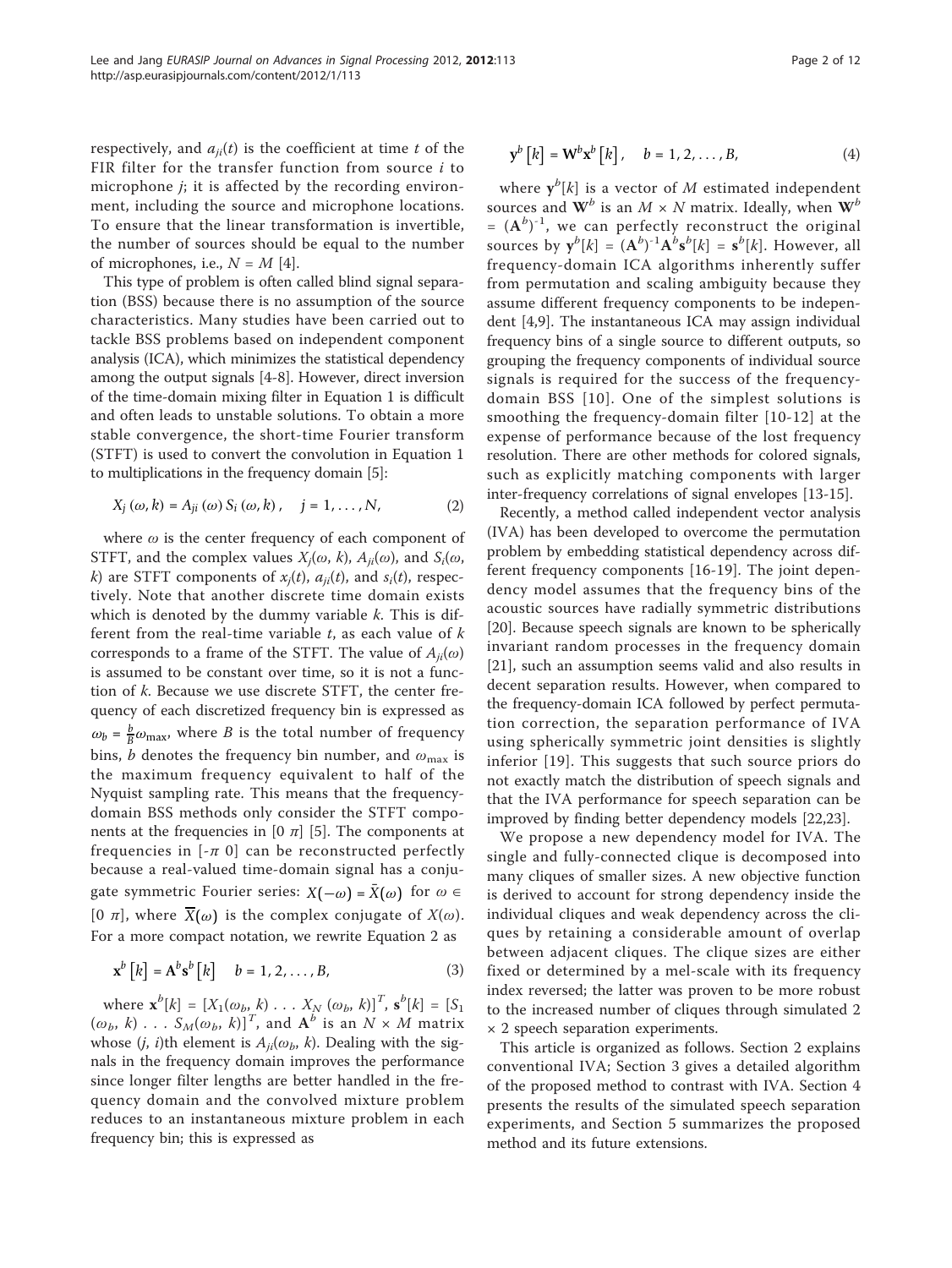# 2 IVA

The key idea behind IVA is that all of the frequency components of a single source are regarded as a single vector, the components of which are dependent on one another. The independence between source vectors is approximated by a multivariate, joint probability density function (pdf) of the components from each source vector, and the joint pdf is maximized rather than the individual independencies between each frequency bin. The IVA model consists of a set of basic ICA models where the univariate sources across different dimensions have some dependency such that they can be grouped and aligned as a multidimensional variable.

Figure 1 illustrates a  $2 \times 2$  IVA mixture model. Let the multidimensional source vector be  $\mathbf{s}_i = [s_i^1, s_i^2, \dots, s_i^B]^T$  for  $i = 1, 2$ . Each component of  $\mathbf{s}_1$  is linearly mixed with the component in the same dimension of  $s_2$  by  $A^b$  such that

$$
\begin{bmatrix} x_1^b \\ x_2^b \end{bmatrix} = \begin{bmatrix} a_{11}^b & a_{12}^b \\ a_{21}^b & a_{22}^b \end{bmatrix} \begin{bmatrix} s_1^b \\ s_2^b \end{bmatrix}
$$

$$
= \begin{bmatrix} a_{11}^b s_1^b + a_{12}^b s_2^b \\ a_{21}^b s_1^b + a_{22}^b s_2^b \end{bmatrix},
$$
(5)

for  $b = 1, \ldots, B$ . For microphone  $j = 1, 2$ , the observation vector is expressed as

$$
\mathbf{x}_{j} = \begin{bmatrix} x_{j}^{1} \\ x_{j}^{2} \\ \vdots \\ x_{j}^{B} \end{bmatrix} = \begin{bmatrix} a_{j1}^{1} s_{1}^{1} + a_{j2}^{1} s_{2}^{1} \\ a_{j1}^{2} s_{1}^{2} + a_{j2}^{2} s_{2}^{1} \\ \vdots \\ a_{j1}^{B} s_{1}^{B} + a_{j2}^{B} s_{2}^{B} \end{bmatrix} .
$$
 (6)

The mixing of the multivariate sources is dimensionally constrained so that a linear mixture model is formulated in each layer. The instantaneous ICA is extended to a formulation with multidimensional variables or vectors, where the mixing process is constrained to the sources on the same horizontal layer or on the same dimensions. The joint dependency within the dependent sources is modeled by a multidimensional pdf, and hence, correct permutation is achieved.

To derive the objective function of IVA, a single dimension of the estimated sources in Equation 4 is extracted, and a new vector is constructed by collecting the source coefficients of all the frequency bins. The source estimate  $y_i$  is expressed by the following matrixvector multiplication:

$$
\mathbf{y}_{i} = \begin{bmatrix} y_{i}^{1} \\ y_{i}^{2} \\ \vdots \\ y_{i}^{B} \end{bmatrix} = \begin{bmatrix} \sum_{j=1}^{N} w_{ij}^{1} x_{j}^{1} \\ \sum_{j=1}^{N} w_{ij}^{2} x_{j}^{2} \\ \vdots \\ \sum_{j=1}^{N} w_{ij}^{B} x_{j}^{B} \end{bmatrix}
$$
(7)

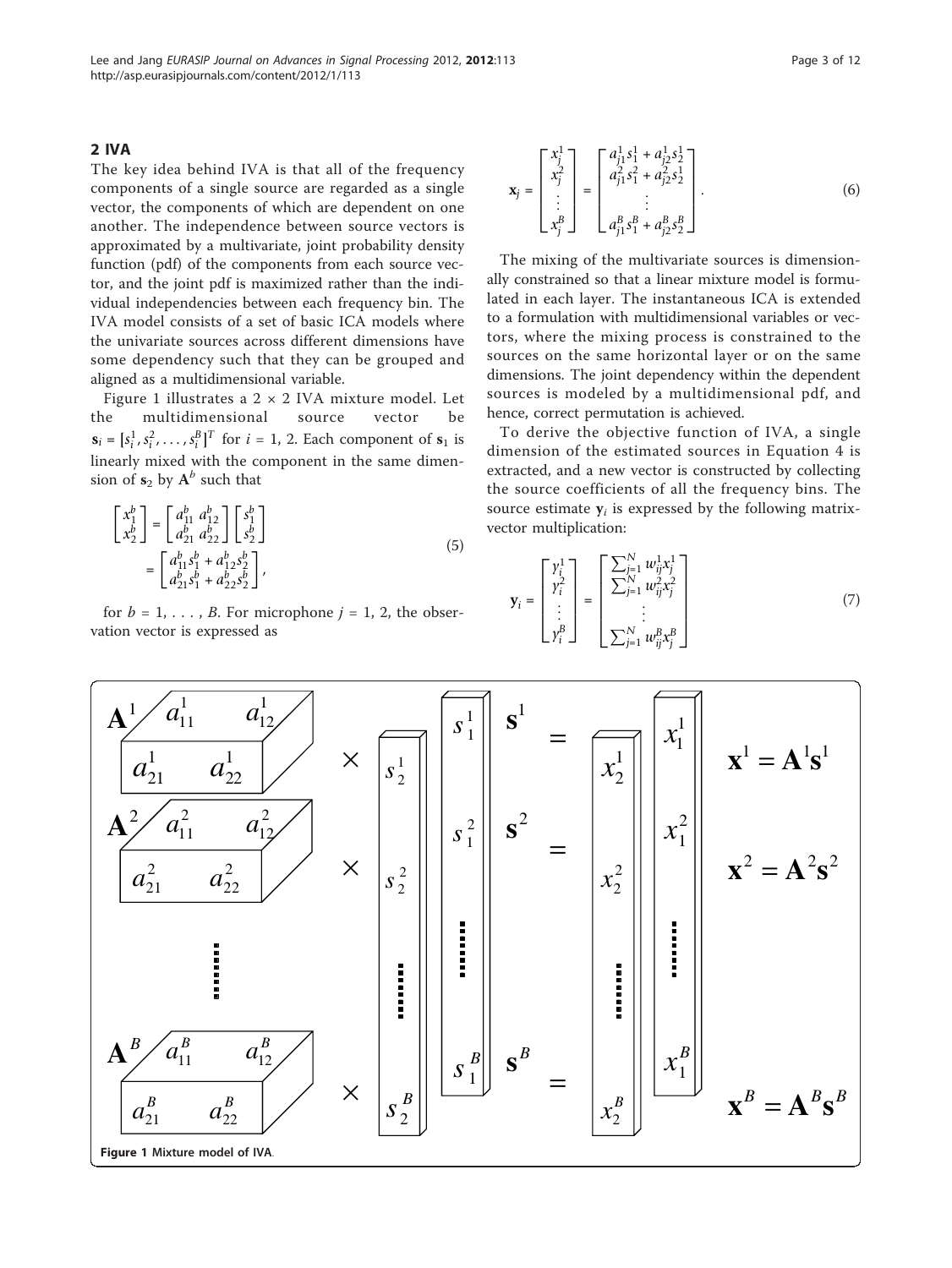$$
= \begin{bmatrix} \mathbf{w}_i^1 \\ \mathbf{w}_i^2 \\ \vdots \\ \mathbf{w}_i^B \end{bmatrix} [\mathbf{x}_1 \mathbf{x}_2 \dots \mathbf{x}_N], \qquad (8)
$$

where  $\mathbf{w}_i^b$  is the *i*th row of matrix  $\mathbf{W}^b$  and  $\mathbf{w}_{ij}^b$  is the *j*th element of  $\mathbf{w}_i^b$ . For a simple derivation of the IVA algorithm, we assume that  $\gamma^b_i$  has a unit variance to eliminate the variance terms from the original IVA learning algorithm [[19](#page-11-0)]. This can easily be achieved by scaling  $\mathbf{w}_i^b$  appropriately such that

$$
\mathbf{w}_i^b \leftarrow \mathbf{w}_i^b / \sqrt{E\left[|\mathbf{y}_i^b|^2\right]}. \tag{9}
$$

In resynthesis, the above normalization is reversed to restore the original scales. The likelihood of  $y_i$  is computed by the following multivariate pdf [\[19,20\]](#page-11-0):

$$
p(\mathbf{y}_i) \propto \exp\left(-\sqrt{\sum_{b=1}^B |y_i^b|^2}\right).
$$
 (10)

The goal of IVA is optimizing  $\{W^1, W^2, \ldots, W^B\}$  to maximize the independence among the separated sources,  $\{y_1, y_2, \ldots, y_M\}$ , where the independence is approximated by the sum of the log likelihoods of the given data computed by Equation (10). The detailed learning algorithm can be found in [\[19,20\]](#page-11-0).

Figure [2](#page-4-0) illustrates the mixing assumption and how the IVA algorithm works. Two sources are mixed at different amounts in different frequency bins. To find  $y_1$ and  $y_2$  for the estimates of  $s_1$  and  $s_2$ , IVA instead estimates the unmixing matrices to minimize the dependency between different sources while maintaining strong dependency across frequency bins. There is only a single dependency model in which all the frequency bins distinguished by their center frequencies are connected to one another: that is, the spherical dependency described by Equation (10).

### 3 Proposed dependency models for IVA

For real-sound sources, it is unreasonable for neighboring and distant frequency components to be assigned the same dependency because the dependency of neighboring frequency components is much stronger than that of distant frequency components. This section describes the proposed dependency models in which the single and fully connected statistical dependency of IVA is decomposed into several cliques whose sizes are set to be fixed or mel-scaled. The details of the proposed models are explained in this section.

### 3.1 Overlapped cliques of a fixed size

The statistical dependency between adjacent frequency components is much larger than that between distant components. For example, the dependency between  $\gamma_i^b$ and  $\gamma_i^{b+1}$  for an arbitrary *b* is much stronger than that between  $y_i^b$  and  $y_i^{b+k}$  when  $k \ge 1$ . We considered the difference in center frequencies of the STFT components in the proposed dependency model. As shown in Figure [3](#page-5-0), the clique of the components of the estimated source vectors  $y_i$  was broken into several cliques in order to eliminate the direct dependency between distant frequency bins. This segmentation of the spherical model can be visualized as a chain of cliques [\[23](#page-11-0)]. The dependency among the source components propagates through chain-like overlaps of spherical dependencies such that the dependency between components weakens as the distance between them grows. The corresponding multivariate pdf is given in the following form:

$$
p(\mathbf{y}_i) \propto \exp\left(-\sum_{c=1}^C \sqrt{\sum_{b=f_c}^{l_c} |y_i^b|^2}\right),\tag{11}
$$

where C is the number of cliques, and  $f_c$  and  $l_c$  are the first and last indices, respectively, of clique  $c$  designed to satisfy the condition

$$
f_c < l_{c-1}, \quad c = 2, 3, \dots, C,\tag{12}
$$

so that the series of cliques have chained overlaps. With the proposed source prior in Equation (11), we derive a new learning algorithm to find a set of linear transformation matrices that make the components as statistically independent as possible, such that

$$
\{W^{b*}\} = \underset{\{W^b\}}{\arg \max} \mathcal{L}(\{W^b\}),\tag{13}
$$

where the log likelihood function  $\mathcal L$  is defined as

$$
\mathcal{L}(\{\mathbf{W}^{b}\}) \propto \log \left[\prod_{b}^{B} |\det \mathbf{W}^{b}| \cdot \prod_{i}^{M} p(\mathbf{y}_{i})\right]
$$
  
=  $\sum_{b}^{B} \log |\det \mathbf{W}^{b}| + \sum_{i}^{M} \log p(\mathbf{y}_{i})$  (14)  
=  $\sum_{b}^{B} \log |\det \mathbf{W}^{b}| - \sum_{i}^{M} \sum_{c=1}^{C} \sqrt{\sum_{b=f_{c}}^{l_{c}} |y_{i}^{b}|},$ 

where  $M$  is the number of sources defined in Equation (1). We apply the natural gradient learning rule [[24\]](#page-11-0) to  $W^b$  at each frequency bin *b*: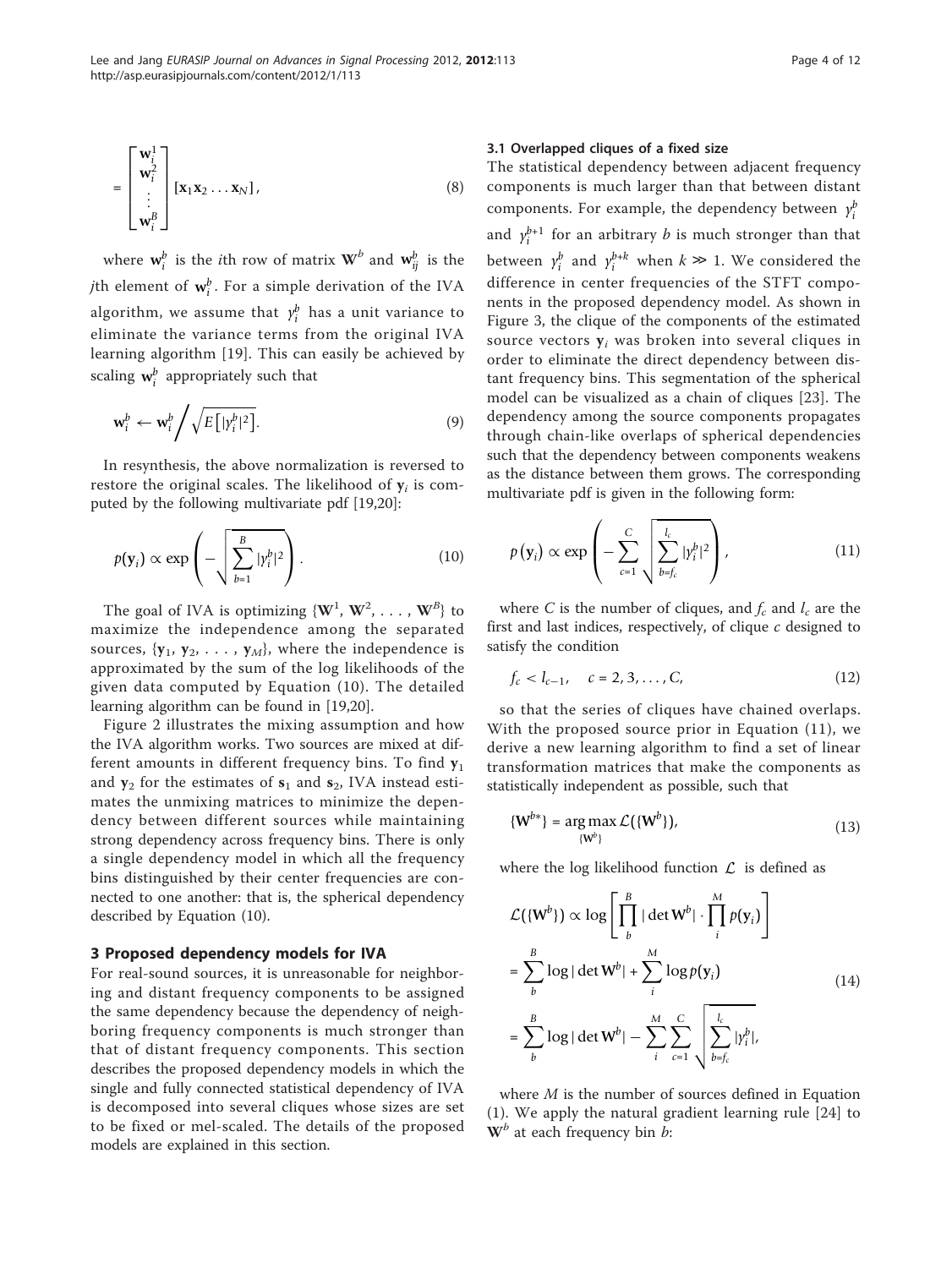<span id="page-4-0"></span>Lee and Jang EURASIP Journal on Advances in Signal Processing 2012, 2012:113 http://asp.eurasipjournals.com/content/2012/1/113



$$
\Delta \mathbf{W}^{b} \propto \left[ \mathbf{I} - \varphi \left( \mathbf{y}_{i}^{b} \right) \mathbf{y}_{i}^{b} \right] \mathbf{W}^{b}, \qquad (15)
$$

where **I** is an  $M \times M$  identity matrix,  $(\cdot)^H$  is the Hermitian transpose operator, and  $\phi(\mathbf{y}^b)$  is a vector function whose  $i^{\text{th}}$  element is

$$
\left[\varphi(\mathbf{y}^b)\right]_i = \frac{\partial \log p(\mathbf{y}_i^b)}{\partial \mathbf{y}_i^b}
$$

$$
= \sum_{c \in S_b} \frac{\mathbf{y}_i^b}{\sqrt{\sum_{b=f_c}^{l_c} |\mathbf{y}_i^b|^2}},\tag{16}
$$

where  $S_b$  is a set of cliques that includes bin b. At every adaptation step,  $\mathbf{W}^{b}$  is constrained to be orthogonal by the following symmetric decorrelation scheme:

$$
\mathbf{W}^{b} \leftarrow (\mathbf{W}^{b} (\mathbf{W}^{b})^{H})^{-\frac{1}{2}} \mathbf{W}^{b}, \quad b = 1, 2, ..., B.
$$
 (17)

At the end of the learning, the well-known minimal distortion principle [[25\]](#page-11-0) is applied to  $\mathbf{W}^b$  by

$$
\mathbf{W}^{b} \leftarrow \text{diag}\left(\left(\mathbf{W}^{b}\right)^{-1}\right)\mathbf{W}^{b}, \quad b = 1, 2, \ldots, B. \quad (18)
$$

To select an appropriate set of cliques that is suited to our goal, we constructed a matrix of size  $B \times B$  whose  $(i, j)$ th element is the correlation coefficient between bin  $i$  and bin  $j$  from a single source. Figure [4A-D](#page-6-0) shows the computed correlation coefficient matrices obtained from four different speech signals of two females and two males. In all four cases, a strong correlation was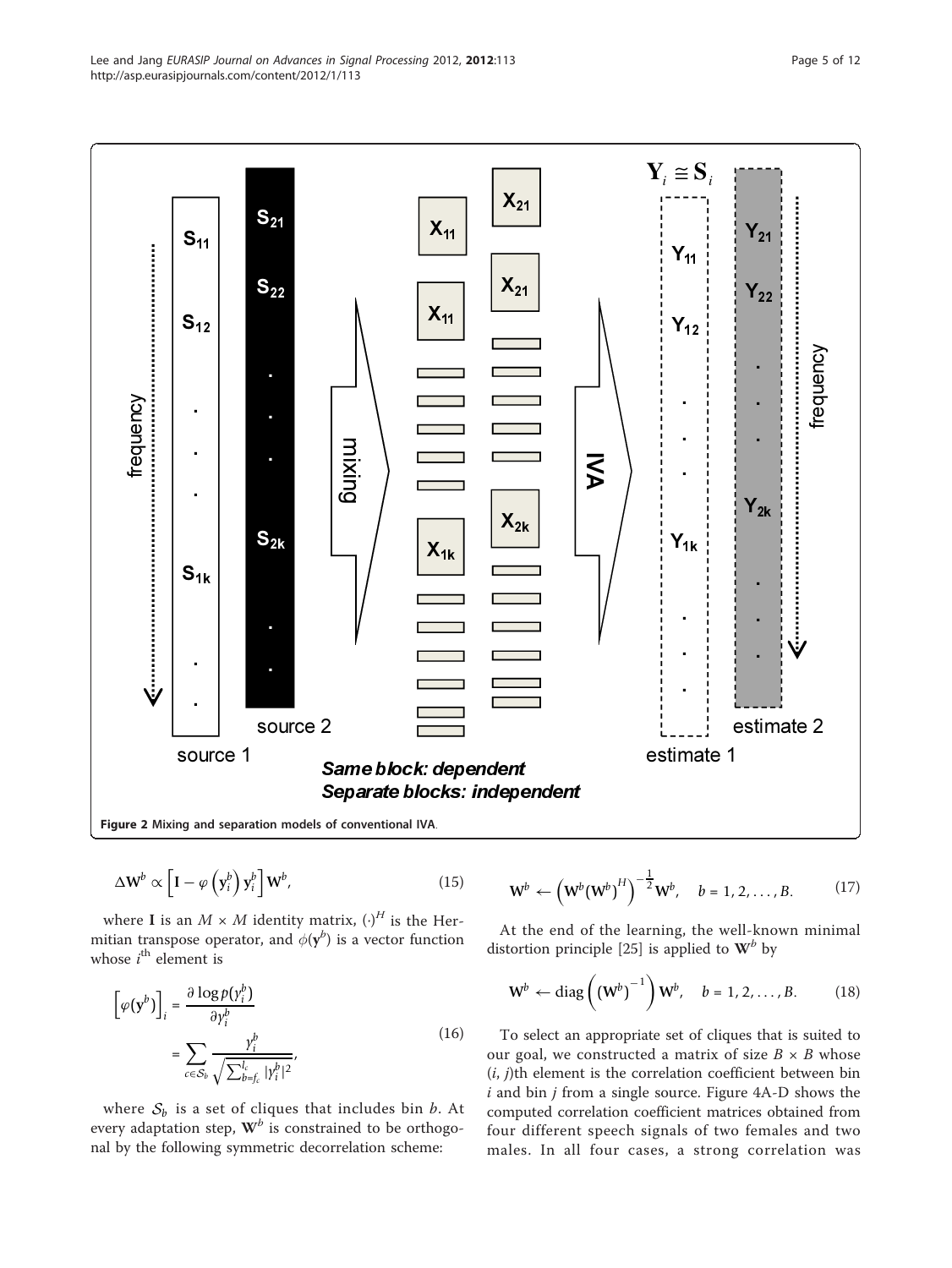<span id="page-5-0"></span>

observed around the diagonal with a positive slope because they were from closely located frequency pairs. The correlation decreased as it went off-diagonal. Although the low-frequency components had a widespread dependence over the 0-3 kHz region, it was much weaker than that along the positive sloping diagonal. All of the speech signals are from the TIMIT database, and the same observations held true for other speech signals as well. To consider strong correlations among neighboring frequency bins, we adopted a dependency graph consisting of several cliques of the same size and increasing center frequencies. Taking 1,024 frequency bins as an example, the beginning and ending indices of Equation (11) were  $[f_1 \, l_1] = [1 \, 256], [f_2 \, l_2] =$ 

 $[2\ 257], [f_3\ l_3] = [3\ 258], \ldots, [f_C\ l_C] = [769\ 1024],$ where the number of frequency bins for each clique was fixed to 256. This simple dependency model using overlapped cliques is shown in Figure [5](#page-7-0). All of the cliques were of the same size but with varying center frequencies.

## 3.2 Overlapped cliques of variable sizes

Figure [6](#page-7-0) shows another model that reflects the spread dependence at low frequencies. The cliques have variable sizes based on the reversed mel-frequency scale. We adopted the mel-scale to prevent being biased to any specific cases; this scale has been proven to be efficient in numerous speech signal-processing applications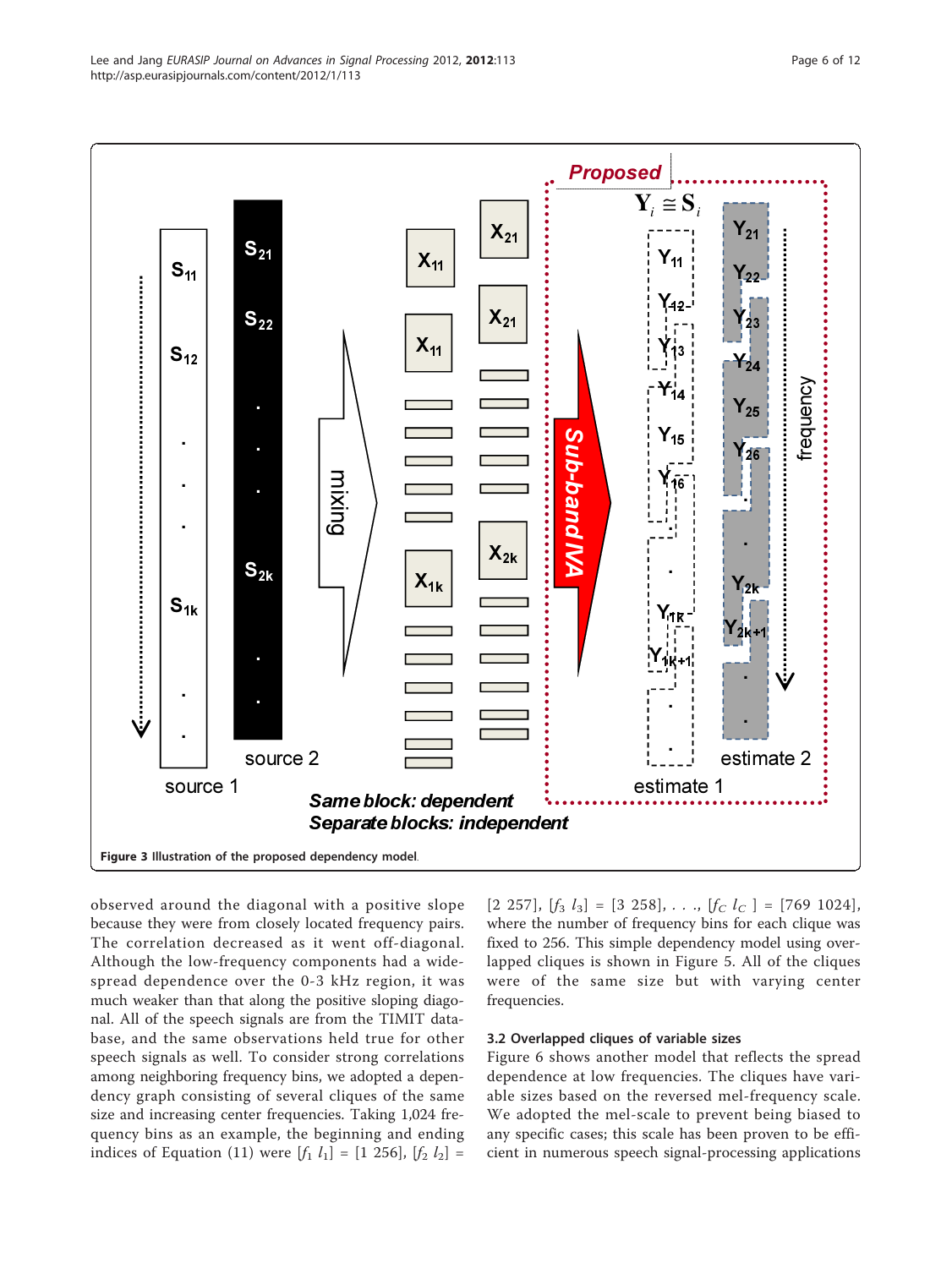<span id="page-6-0"></span>

are from the TIMIT database.

such as speech recognition and enhancement. General human speech is characterized by rapid changes occurring more often in the lower-frequency regions. Therefore, most auditory frequency scales, including the melscale, use a narrow bandwidth for the low-frequency region based on the observation that there is little dependence among neighboring frequencies [[26\]](#page-11-0). In the high-frequency region, there is greater dependence among neighboring frequencies, so a relatively large bandwidth is used. However, in the proposed method, we set the sizes of the bands in the opposite fashion. We assigned larger clique sizes to low frequencies because they have less statistical dependence to one another, and smaller clique sizes to higher frequencies. Since the cliques play the role of joining the same

source components distributed in different frequencies, a larger bandwidth is necessary to cover the weak and spread dependence in the low-frequency region. For higher frequencies, a smaller amount of overlap is enough because of the greater dependence among neighboring frequency components, as shown in Figure 4. The overlapped vertices between the adjacent cliques in the dependency graph enables collection of the same source components. Therefore, the clique size is determined by the reversed mel-scale, which is computed by

$$
h\left(\omega_{c}\right)=A\left[\log_{10}\left(1+\frac{\omega_{c}}{700}\right)-\log_{10}\left(1+\frac{\omega_{c}-1}{700}\right)\right],\text{ (19)}
$$

where  $\omega_c$  is the center frequency of clique c, A is a constant, and  $h(\omega_c)$  is the bandwidth of clique c. The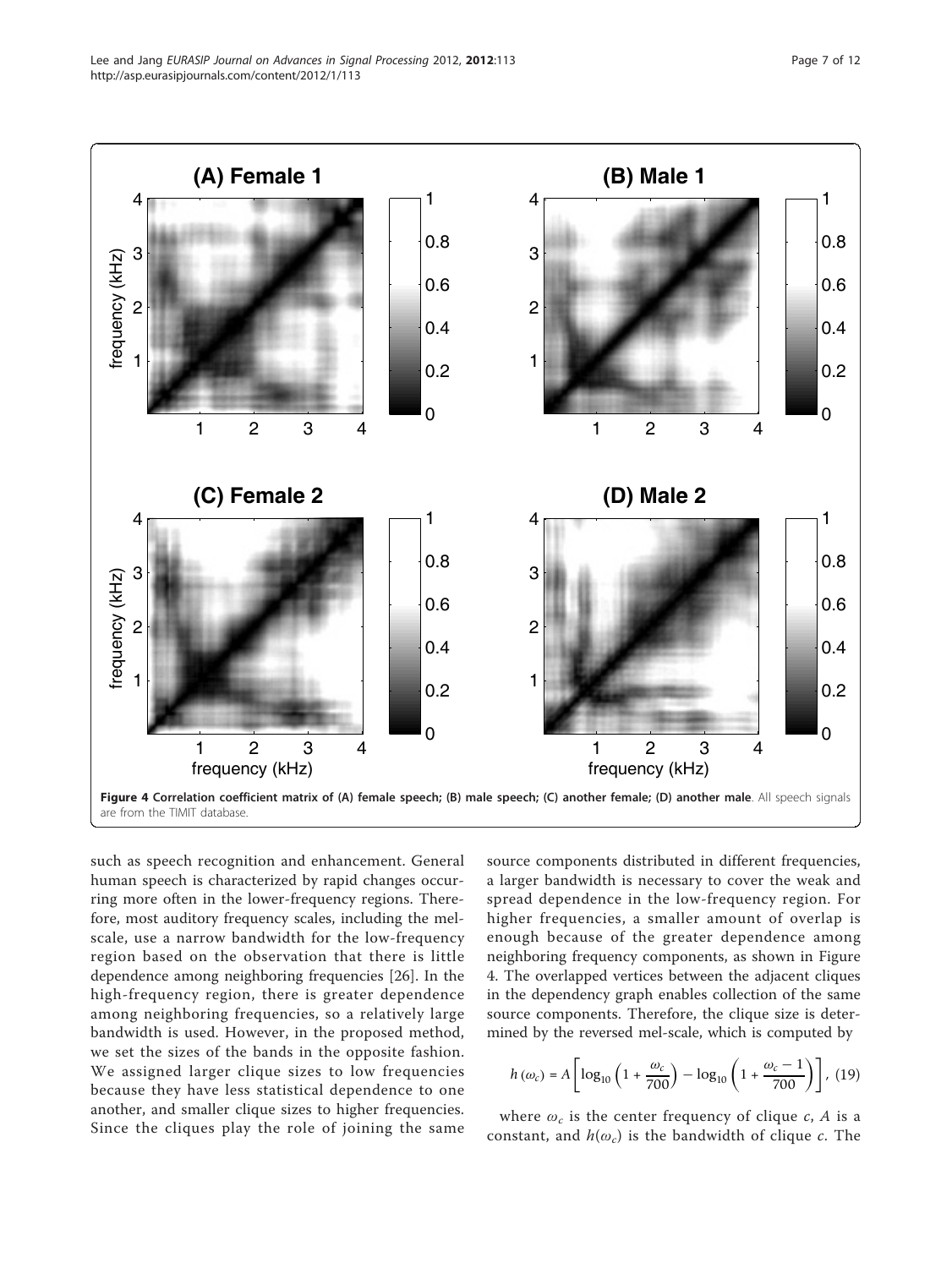<span id="page-7-0"></span>

beginning and ending indices  $f_c$  and  $l_c$  in Equation (11) are then obtained by

$$
f_c = \max\left(1, b_c - h\left(\omega_c\right)\right), \quad l_c = \min\left(B, b_c + h\left(\omega_c\right)\right), \eqno(20)
$$

where  $b_c$  is the center-bin number of clique c. The max and min operators ensure that the computed bin numbers are within a valid range.

# 4 Experiments

We compared the performance of the audio source separation using the proposed dependency models with that of the fully connected dependency model of the

conventional IVA. Both methods were applied to multiple speech separation problems. The geometric configuration for the simulated room environments is shown in Figure [7](#page-8-0). Various 2×2 cases were simulated by combining pairs of source locations from A to J. For example, experiment 1 was a combination of sound source 1 from location A and sound source 2 from location H, experiment 2 was a combination of sources from locations B and G, etc. We set the dimensions of the room to 7  $m \times 5$   $m \times 2.75$  m and the heights of all microphones and source locations to  $1.5$  m. The reverberation time was 100 ms, and the corresponding reflection coefficient was 0.57 for every wall, floor, and ceiling. Room

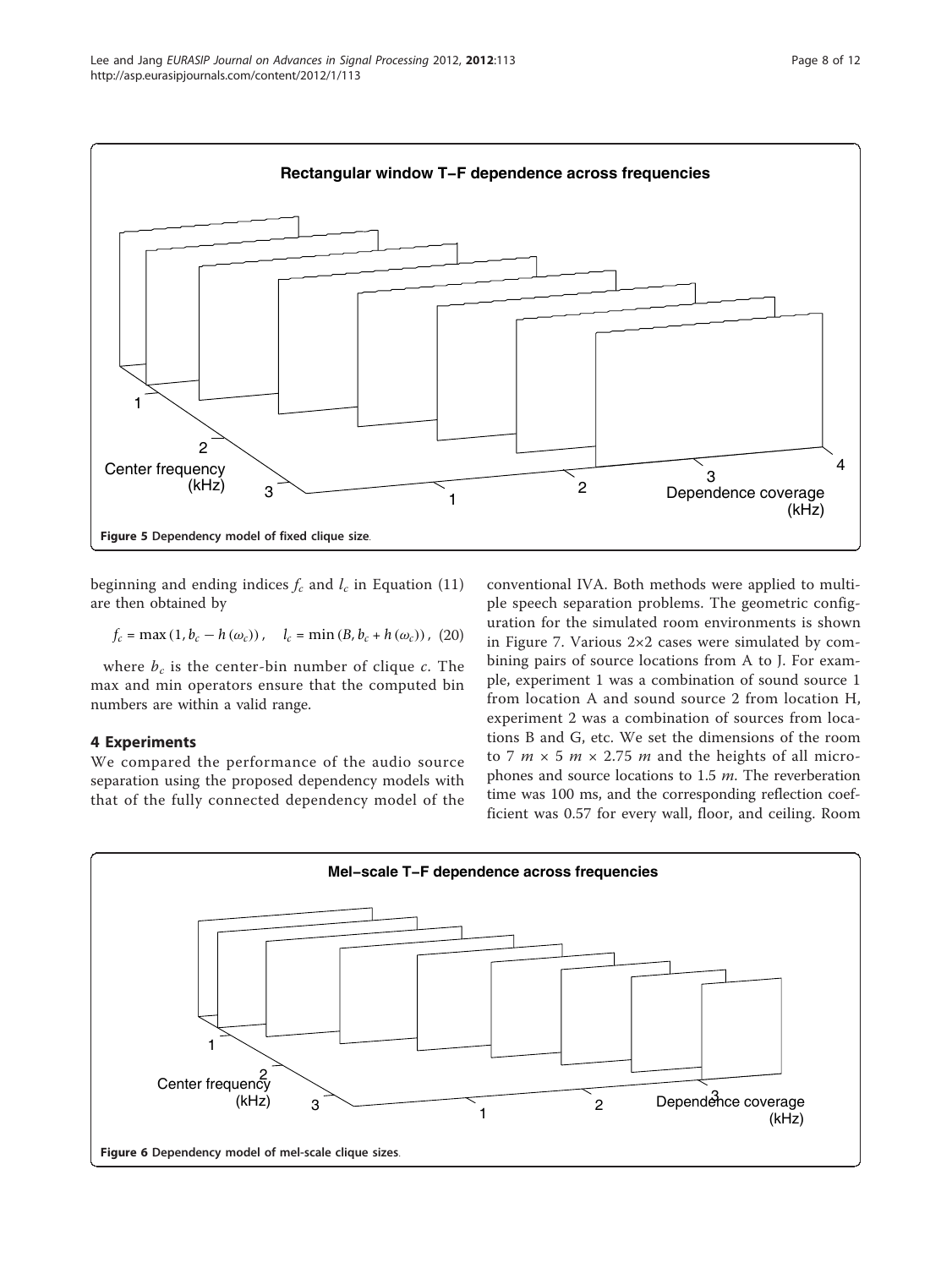<span id="page-8-0"></span>

impulse responses were obtained by an image method [[1-](#page-10-0)[3](#page-11-0)] using the above parameters. The impulse responses of the transfer functions from source locations A and H to the two microphones are shown in Figure 8. The peak location was not at the origin because the direct path had its own delay. The filter length was 100 ms, which was equivalent to 800 tabs at an 8-kHz sampling rate. The amplitude dropped rapidly because of the loss of energy due to the reflection.

Male and female speech signals chosen from the TIMIT database were synthetically convolved with the impulse responses corresponding to the locations of the

![](_page_8_Figure_5.jpeg)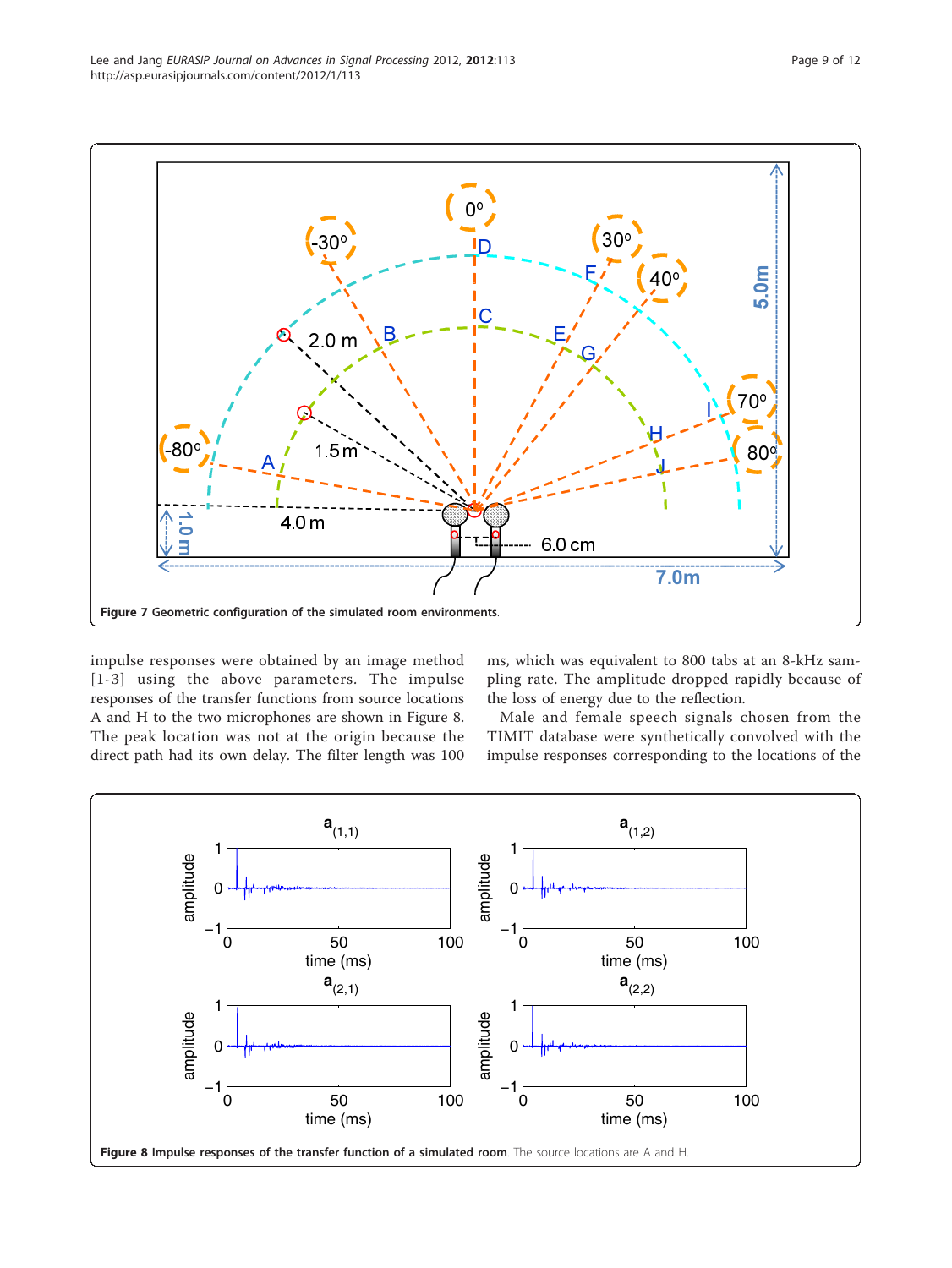<span id="page-9-0"></span>
$$
\text{SIR} = 10 \log \left( \frac{\sum_{k,b} |\sum_{i} r_{iq(i)}^b s_{q(i)}^b[k]|^2}{\sum_{n,b} |\sum_{i \neq j} r_{iq(j)}^b s_{q(j)}^b[k]|^2} \right), \tag{21}
$$

where  $q(i)$  indicates the separated source index of the *i*th source and  $r_{iq(j)}$  is the overall impulse response computed by  $r_{iq(j)} = \sum_{m} w_{im}^{b} a_{mq(j)}^{b}$ . In order to represent how close the estimated  $\mathbf{W}_i^b$  was to the inverse of the mixing filters  $A_j^b$  , the SIR numbers were measured in decibels, because the acoustic signal power ratio is in the log scale [[26\]](#page-11-0). The higher SIR is, the closer the result is to perfect separation.

We compared the single clique model of IVA with the proposed multiple clique models. The multiple clique designs are shown in Figure 9. The numbers of cliques were 2, 4, 8, 12, and 16, and the overlap ratio between neighboring cliques was set to 50%. In A-E, the center frequencies were "linearly" increased, and the sizes were all fixed except for the first and last because they were located at opposite ends. For example, the four cliques in Figure 9B cover the frequency regions of 0-1.5, 0.5- 2.5, 1.5-3.5, and 2.5-4 kHz. The neighboring cliques overlap by 50%, so the dependency is well propagated. In contrast, the center frequencies of F-J are on the "reversed mel-scale" in Equation (19): the clique sizes are inversely proportional to the rate of change in the

mel-scale. The same four cliques in Figure 9G cover 0- 2.2, 1.1-3.1, 2.4-3.7, and 3.3-4 kHz. Their actual bandwidths were 2.2, 2.0, 1.36, and 0.74 kHz, although the bandwidths computed by Equation (19) were 1.47, 1.02, 0.68, and 0.49 kHz. Because the first and last cliques had only one neighbor, their sizes were 1.5 times larger than the expected bandwidths, while the sizes of the second and the third cliques were twice as large to impose a 50% overlap with neighboring cliques.

The "CR" number in each of the clique designs in Figure 9 is the ratio of the sum of correlation coefficients enclosed by the union of all the cliques to the sum of the total correlation coefficients. It approaches unity as the enclosed region approaches the total area. The correlation map is identical to Figure [4A](#page-6-0) from the speech of female 1, who was one of the input sources of our experiments. The CR number does not account for the separation performance directly but roughly shows how well a clique design models the dependence of the frequency bins.

All of the separation performances were measured for their SIR and are summarized in Table [1.](#page-10-0) The first "IVA" row represents the SIR numbers obtained by the conventional IVA algorithm [[19](#page-11-0)]. Rows labeled "LIN2," "LIN4," "LIN8," "LIN12," and "LIN16" are the results of the proposed models utilizing the clique designs in Figure 9A-E, and rows labeled "MEL2," ..., "MEL16" are the results with the clique designs in Figure 9F-J. Columns indicate various combinations of source locations, average SIR (denoted by "SIR") of the seven experiments, average number of iterations (denoted by "Iter.") for the solution to converge, and CR number of the corresponding clique design. The average SIRs that were

![](_page_9_Figure_8.jpeg)

Figure 9 Various clique designs. (A)-(E) The center frequencies are linearly scaled, and the clique sizes are equal. (F)-(J) The center frequencies and clique sizes are on an inverse mel-scale. The "CR" values are the ratios of the sum of the correlation coefficients included in the cliques to the sum of all of the coefficients.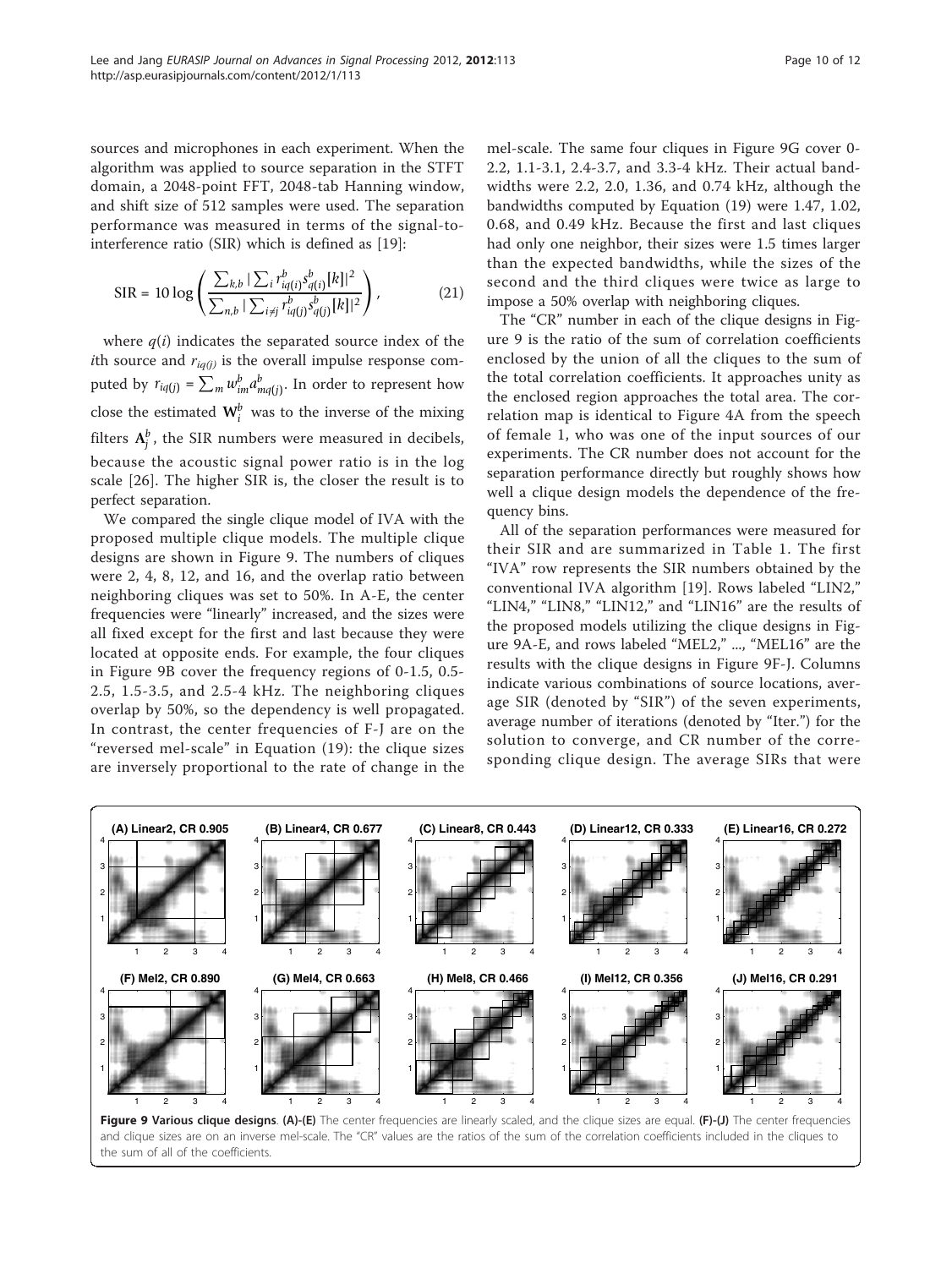<span id="page-10-0"></span>Table 1 Separation performances in SIR (dB)

| Exp.<br>number     | 1    | $\overline{2}$ | 3       | 4    | 5    | 6         | 7    | Average    |       |       |
|--------------------|------|----------------|---------|------|------|-----------|------|------------|-------|-------|
| Source<br>location | A.H  |                | B,G E,G | H,J  | C,D  | E,F       | H,I  | <b>SIR</b> | Iter. | CR.   |
| <b>IVA</b>         | 16.5 | 17.5           | -16.6   | 12.0 |      | 15.5 15.2 | 15.0 | 15.5       | 936   | 1.000 |
| 11N2               | 21.5 | 19.6           | 19.3    | 14.2 | 17.2 | 18.7      | 17.1 | 18.2       | 674   | 0.905 |
| LIN4               | 22.0 | 19.6           | 19.3    | 14.7 | 17.4 | 19.2      | 18.4 | 18.7       | 397   | 0.677 |
| <b>IIN8</b>        | 22.7 | 19.9           | 19.5    | 14.9 | 17.5 | 19.2      | 18.2 | 18.8       | 544   | 0.443 |
| <b>IIN12</b>       | 7.3  | 18.8           | 9.0     | 5.8  | 17.6 | 19.6      | 18.8 | 13.9       | 468   | 0.333 |
| <b>IIN16</b>       | 11.8 | 1.8            | 10.1    | 8.2  | 16.9 | 17.1      | 18.3 | 12.0       | 493   | 0.272 |
| MFI <sub>2</sub>   | 19.4 | 19.0           | 18.5    | 13.5 | 16.7 | 16.5      | 15.8 | 17.1       | 825   | 0.890 |
| MFI4               | 22.0 | 19.8           | 19.4    | 14.5 | 17.6 | 19.2      | 18.2 | 18.7       | 543   | 0.663 |
| MFI <sub>8</sub>   | 22.3 | 19.8           | 19.3    | 14.7 | 17.3 | 19.1      | 18.6 | 18.7       | 408   | 0.466 |
| MEL <sub>12</sub>  | 20.4 | 18.7           | 19.4    | 14.8 | 17.2 | 19.4      | 18.2 | 18.3       | 922   | 0.356 |
| MEL16              | 20.9 | 19.0           | 18.6    | 14.9 |      | 17.5 19.2 | 18.2 | 18.3       | 1000  | 0.291 |

larger than 18 dB are boldfaced. Among the linear scales, the average SIRs of LIN4 and LIN8 were 18.7 and 18.8 dB, and the average numbers of iterations were 397 and 544, respectively. These indicate that LIN4 and LIN8 greatly improved both the separation performance and convergence speed compared to IVA. However, when the number of cliques was more than 8, SIR degraded rapidly (13.9 and 12.0 dB), and the separation performance were even poorer than those of IVA. Among mel-scales, the average SIRs of MEL4 and MEL8 were both 18.7 dB, and their numbers of iterations were 543 and 408, respectively, which were about the same as those of LIN4 and LIN8. The difference from the linear scales was when the number of cliques was more than 8: the separation performance measured by SIR did not degrade as badly as that of LIN12 and LIN16. However, many more number of iterations was required for both MEL12 and MEL16, implying that the broken dependency made the algorithm oscillate around the optimal solution. When comparing LIN and MEL, their best SIRs were almost the same, but the average iterations revealed that the mel-scales were more robust for large numbers of cliques. This can be explained by comparing the amount of correlation captured by the clique designs. Figure [9](#page-9-0) shows that the CR numbers of MEL12 and MEL16 were 0.356 and 0.291, and those of LIN12 and LIN16 were 0.333 and 0.272, respectively. For 12 and 16 cliques, mel-scale designs had CR numbers larger by about 0.02 than the linear-scale designs. The difference mostly originated from the low-frequency region: the spread dependence observed at 1-2 kHz was better captured by the mel-scale cliques, and which in turn enabled correct source permutation. In summary, the proposed method was more effective than the original IVA in most clique configurations in terms of separation performance, and the mel-scale clique

designs were better than the fixed-size designs in terms of stability.

### 5 Conclusions

The totally spherical dependency model of IVA was relaxed by the dependency models of chained cliques. The new clique designs are advantageous because the weak dependency among distant frequencies is modeled by indirect dependency propagation, which helps in finding a better local solution compared to the original IVA, where the same amount of dependency is assigned to any pair of frequency bins. In this article, two types of nonspherical models are proposed. The first uses the same number of frequency bins for all of the cliques, while the other varies the number of frequency bins in reversed mel-scales based on the measured correlation coefficients between different frequency bins. Both dependency models achieved higher source separation performance and faster convergence to correct solutions owing to more accurate modeling of the statistical dependency. For simulated mixtures of male and female speech signals, both models obtained the highest performance when the number of cliques was set to 4 or 8. When the clique size was fixed, the performance degraded drastically for more than eight cliques. However, when the clique size was determined by the mel-scales, the same level of performance was kept at the expense of convergence rate. This implies the presence of up to 16 independent units in speech signals along the mel-scale frequency axis. One of the ongoing research issues is finding more flexible dependency models, such as instantaneously varying the dependency graph based on the correlation coefficients measured from the input signals or on their harmonic structures. Another research issue is finding appropriate dependency models for natural sounds because the dependency among the frequency components may not be related to the mel-scale.

#### Acknowledgements

This research was supported by the Basic Science Research Program through the National Research Foundation of Korea (NRF) funded by the Ministry of Education, Science and Technology (No. 2010-0025642), and by the Ministry of Knowledge Economy, Korea (2008-S-019-02, Development of Portable Korean-English Automatic Speech Translation Technology).

#### Author details

<sup>1</sup> Hamilton Glaucoma Center, University of California, San Diego, CA, USA <sup>2</sup>Ulsan National Institute of Science and Technology (UNIST), Ulsan, Korea

#### Competing interests

The authors declare that they have no competing interests.

Received: 15 June 2011 Accepted: 23 May 2012 Published: 23 May 2012

#### References

1. RB Stephens, AE Bate, Acoustics and Vibrational Physics, (Edward Arnold Publishers, London, 1966)